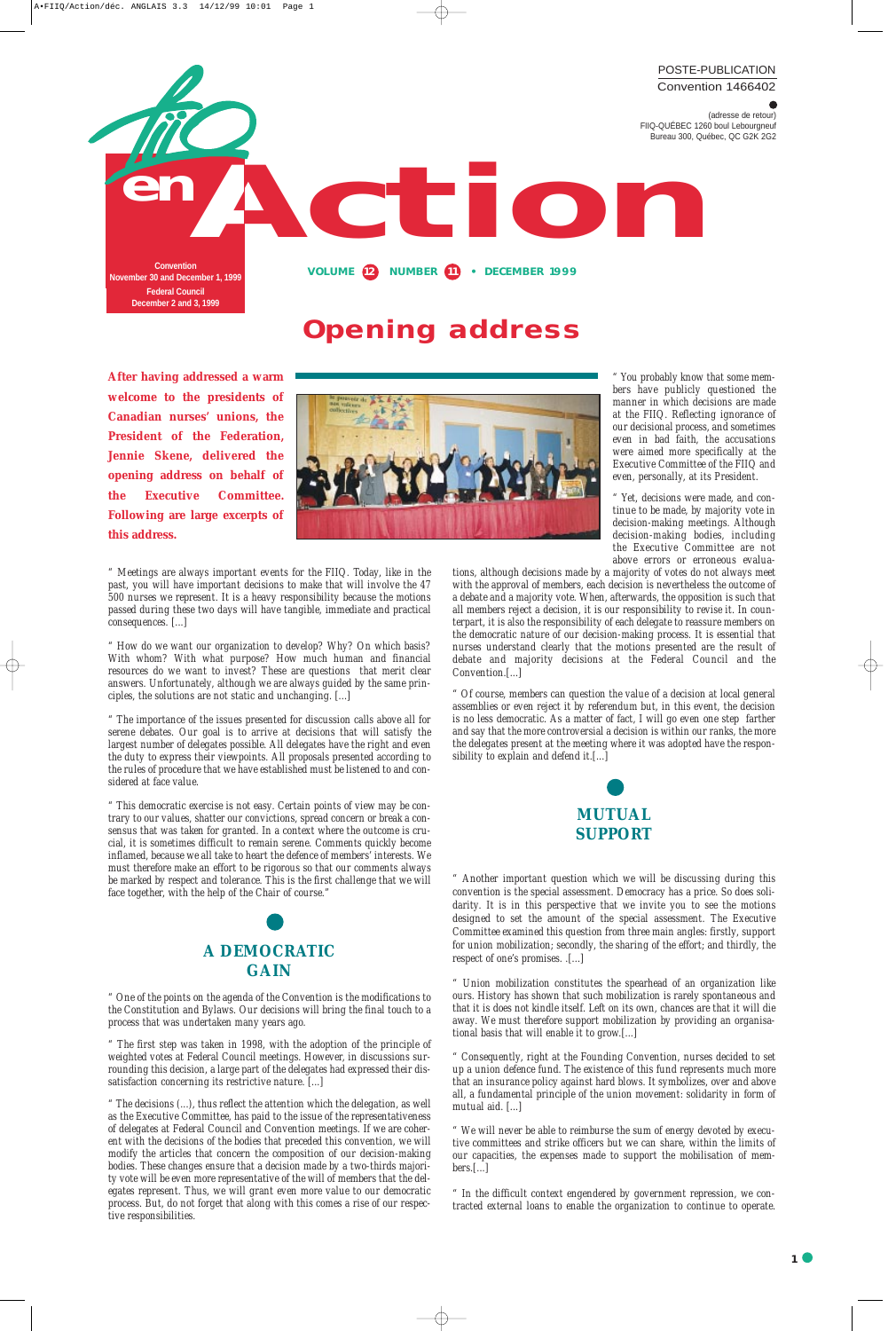*The reimbursement of these loans will also be discussed at this meeting. It is the least we can do out of respect for the nurses' unions who, in response to our call, granted us loans of close to 2 million dollars, without questions or conditions. We must show them that we will take the measures necessary to be able to begin reimbursing them by the end of the year 2000.*

*" We will never repeat too often how important these loans were in providing our organization with the oxygen needed to go though this trying situation. The gesture of our Canadian colleagues represents far more than mere financial assistance, even though this aspect is currently crucial for us. Such loans, not to mention donations, without any security, based on our word, are exceptional. In a world where the smallest action has a price, in a society where the principle of "every man for himself" seems to win*

*over "all for one and one for all", this gesture is a symbol of hope. [...]*

*" However, as you already know, the objective of the special assessment is far more than the reimbursement of our internal and external loans. Indeed, beyond our financial commitments, there is a question of solidarity, and we will give it the form of mutual support.* 

*" The question of the sharing of the penalties should not raise a lot of debate, since it is in line with the decisions taken last June. [...] Today, we will apply the principle of the sharing of penalties, accepted by the delegation last June.*

*" But this is not all. The Executive Committee invites you to take another step in a spirit of solidarity, to go one step further in mutual support. We propose that the salary losses engendered by the strike be shared. The first time we discussed this possibility together, we hesitated: could we afford to do so without threatening the personal budget of nurses? Was it really necessary? Today, having examined the situation, we can respond positively to the two questions. Yes, we can afford to share among ourselves the salary losses. Yes, we must do so.*

*" [...] This decision will result in the compensation of individual salary losses for 5 days, 10 days, 15 days and even 23 days of strike.* *Consequently, all nurses, who were members of the FIIQ in July 1999, will be treated as if they had been on strike for less than two days. All nurses will have lost more or less two days of salary and will not have lost more than two days of salary. The investment will be the same for all. [...]*

*" [...]But, above all, by sharing we are heartening those who were actively involved in the battle. [...]*

#### **THE YEAR 2000 AND AFTER**

"W*e are all eager to turn the page on this bargaining round. Courage, the time will come*

*sooner or later. It will then be time to take stock, to identify our good and bad shots, to evaluate our losses and our gains in the short, but also in the long term. Together, with the passing of time, we will be able to examine our performance against the results of the other union organizations.[...] Already, today, by our actions and our decisions, we will begin to pave the way for the unionism of the future, a forceful, progressive unionism, serving members and attentive to the needs of society.* 

*" In what kind of a society do we want to live? What kind of a social heritage do we want to leave our children? And what about health? Are we going to let the differences in life expectancy and life in good health continue to grow between people who are privileged and those who are not? Between those who are a the top and those who are at the bottom of the social ladder? Will we allow a two-tier medical system to develop, without saying a word? Will we silently accept that half of the planet live in affluence while the other half experiences war, hunger and violence? [...]*

*" In short, the Executive Committee urges you to consolidate our organization and to help nurses regain trust in union democracy and in the solidarity experienced through sharing and mutual support. We must continue working together for the development of equity and social justice."* 

**Delegates greeted the representatives of Canadian nurses' unions who had come to pay tribute to the struggle of Quebec nurses with a thunder of applause and a standing ovation.** 

**Whether from Alberta, Manitoba, British Columbia, Ontario, New Brunswick, Newfoundland, Nova Scotia or Prince Edward Island, all the guest speakers commended Quebec nurses for the difficult struggle they waged to win recognition for the profession.**

At the opening of the Convention, they addressed delegates with the following words: *"We are wholeheartedly with you, and you stand as a model, for all Canadian nurses, of staunch determination and unity, of women with a fighting spirit who face up fearlessly to the repressive laws passed by an inflexible government when the cause is just and legitimate."* 

Remember that the Canadian nurses' unions loaned 2 million dollars to the Federation to cover the shortage of cash flow resulting from the suspension of the automatic check-off of union dues.

This gesture, along with the fund-raising campaign they are conducting, reflects how nurses in the other provinces identified with the FIIQ nurses' strike. For the second time in 10 years - the first time was during the 1989 strike - Canadian nurses' unions send a message of solidarity to the Federation, in the form of tangible assistance.

**Let us send them "46 500 mercis" !**





In the usual order : *Cathy Ferguson,* Pres., British Columbia ; *Debbie Forward* Pres., Newfoundland ; *Heather Smith* Pres., Alberta ; *Michèle Boisclair* 3rd V.P., FIIQ ; *Debra McPherson* Internal Pres., Canadian Federation of Nurses' Unions ; *Enid Mitchell* V.P., Ontario ; *Maureen Hancharyk*, Pres., Manitoba ; *Linda Silas* Pres., New Brunswick ; missing on the picture: *Pauline Worsfold* V.P., Alberta.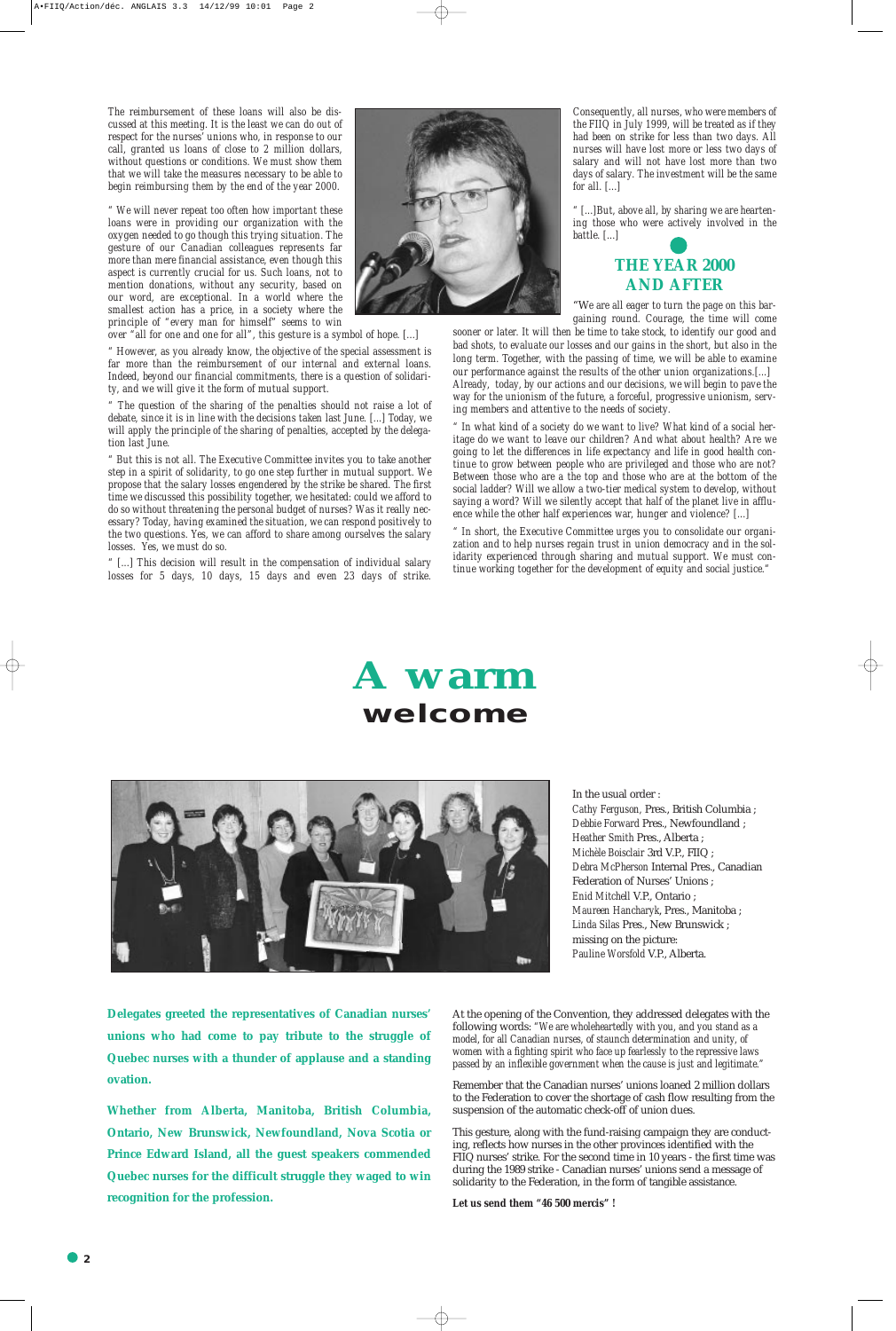

## **THE SPECIAL ASSESSMENT: A GESTURE OF SOLIDARITY**



Moreover, although it is up to each union to decide how it will go about collecting the sum, delegates determined certain conditions for the payment of the special assessment to the Federation. It shall be paid in eight equal payments between March 1 and October 1, 2000 inclusively. It was also decided that as money came in, reimbursements would be made in the following order:

- payment of the Indemnity for the double penalty and salary loss;
- reimbursement of the Union Defence Fund by the Negotiation reserve. This will enable the Federation to pay 5\$ per day of strike to unions, as stipulated in the Constitution and Bylaws;
- reimbursement of the loan for a total of 2 million dollars.

Therefore, as explained in the last *FIIQ en Action*, over 80 % of the special assessment will be returned to nurses who suffered financial losses and to their unions which supported them in their action. Thus, nurses who went on strike will receive 13\$ for each hour of strike and, in addition, they will receive the same amount for each hour of penalty imposed.



| Indemnity for the double penalty (13\$/hr) | 6 566 678 S   |
|--------------------------------------------|---------------|
| Indemnity for the salary loss (13\$/hr)    | 6 734 824 \$  |
| Negotiation reserve deficit                | 3 000 000 \$  |
| Reimbursement of loans                     | 2 000 000 \$  |
| Compensation to unions                     | 55 000 S      |
| TOTAL                                      | 18 356 502 \$ |

#### **The total amount is equivalent to a special assessment per dues-paying member of 447,00 \$.**

In the last special issue of *FIIQ en Action* (Vol. 12, No. 10, November 1999), we spoke at length of the special assessment. With this information, the Convention delegates decided by a strong majority that the special assessment would be used as follows:

- to share the double penalty
- to share the salary loss
- to replenish the Negotiation reserve fund
- to reimburse loans totalling 2 million dollars.

Moreover, since data was still missing and new data had been received and since SIIEQ nurses left the ranks of the Federation, new calculations were made.

Here are a few examples of the amount which a nurse who was on strike and who suffered the double penalty will receive in relation with the special assessment which she will pay:

**Thus, whether nurses were on the picket lines working on essential services or at work, all FIIQ nurses will contribute financially in the same way to the struggle waged for the defence of their rights.** 

**As the President of the Federation stated at the opening of the Convention:** *"the sharing of the double penalty and of the salary loss is far more than a strictly financial matter. It is part of the extraordinary movement of solidarity sparked by our actions in the Quebec population and in the other union organizations, especially Canadian nurses' unions.*

*"The sharing of the salary loss will be symbolic in two ways. It will be a show of solidarity in adversity. It will also be the symbol of nurses' resistance This solidarity and steadfastness will enable us to come to terms with a government that wanted to squelch nursing unionism once and for all."*

**As always, with solidarity, nurses will be able to regain full control of their collective power.**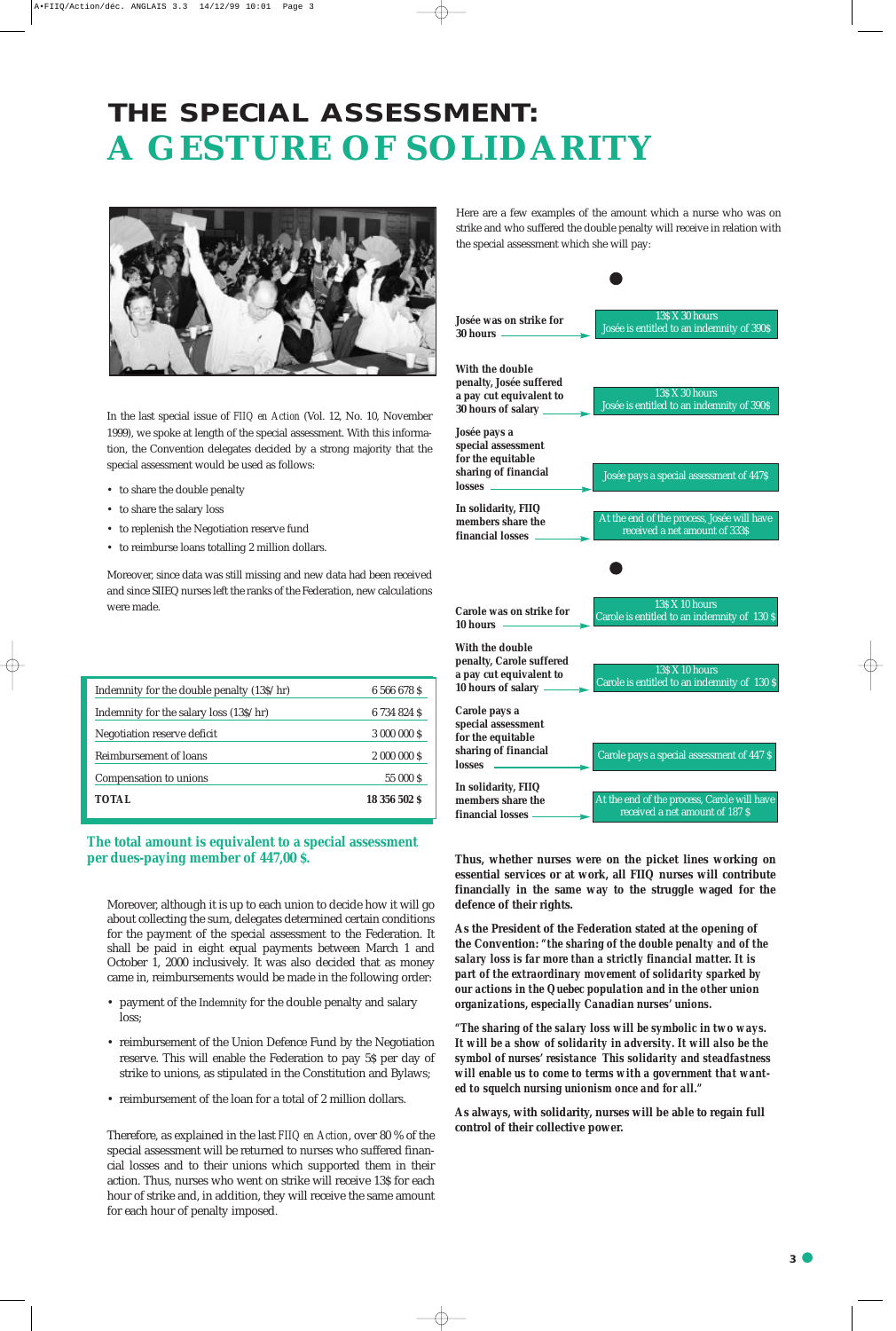**4**

At the Special Convention, held on November 30 and December 1, delegates completed the final step with regard to the issue of representativeness. Indeed, delegates voted that the principle of weighted votes be entrenched in the Constitution and Bylaws of the Federation not only for the Federal Council, but also for the Convention. Henceforth, even with less delegates in total, members can be assured that their vote will have the same weight., regardless of the number of delegates representing them since delegates' votes are weighted to reflect the number of members they represent.

These modifications to the Constitution and Bylaws of the Federation is undoubtedly a democratic gain for members and for the organization.

## **Constitution and By-laws : IMPORTANT CHANGES**

### **NEWS FROM EASTERN QUEBEC**

At the end of her opening address, the president of the Federation, Jennie Skene, also spoke to the delegation of the disaffiliation of one of its unions, the SIIEQ. On the day before the opening of the Convention. November 29, 66% of the nurses of the lower St-Lawrence region, the Gaspé peninsula and the Îles-de-la-Madeleine voted in favour of leaving the ranks of the Federation.

The President mentioned that over 30% of nurses

in eastern Quebec would have liked to remain with the nurses of the FIIQ. For these nurses, leaving the Federation at a time when nurses must show solidarity betrays a lack of elegance and a highly self-centred spirit. To all those nurses who would have liked to stay with us, the President of the Federation said high and loud: *"Patience, we will be there to help you join our ranks very soon, since the period of change of union allegiance is planned for fall 2000. This is a date. Don't miss it; we'll be there! "*

# **SOL-HILARITÉ A success !**

**On the first evening of the Convention, delegates attended an evening of "Sol-Hilarité". Employees of the** *Hôpital Saint-François d'Assise* **in Quebec City united their energy, talent and voices for an evening of music and songs. Here is a short excerpt of the presentation of the evening.**





*" [...] This show would not be complete if we did not explain the events that led to its creation because, paradoxically, it is in a situation of conflict that this musical adventure was first considered seriously by nurses. After all our mishaps, we were bitter and even taken over by collective discouragement, at the idea of putting on our old clothes, having been so certain that we would receive brand new ones, more fitting for our image and our true worth.*

*" But as you all know, the outcome was not the one we expected. However, even in a context that was not very uplifting, deep down in our inner selves there was a dormant force, that was less exuberant in some and always prepared to express itself courageously in others. When we talked together, we found that we were unanimous on the fact that we had woven, in the circumstances, solid bonds of brotherhood and solidarity. We had moved closer to colleagues that we had passed in the corridors for 10, 20 or even 30 years. We had come out of our shell to appreciate the wealth of our work colleagues.* 

*" Once we had said this, what could we do? While we were all exploring our thoughts, one of us aid that we must*

*not return to the former isolation after this disappointing experience. Otherwise, what was the use of all the bonds we had developed and all the talents we had discovered? We had to do something, refuse silent resignation, seek out those who had supported us with such conviction in our struggle and who, we now know, were not only capable of solidarity with us, but also of promoting hidden talents for the advancement of a just cause.* 

*" Thus, employees of various sectors are here tonight, to sing their determination, their solidarity and their will to act and to say loud and clear that, despite all the refusals we may face in the future, nothing will ever stop them from moving forward against all odds. "*

We would like to thank the following sponsors for their generosity which helped to make this event possible: B.M.B. Consultants ; Efficom (publisher of the planner) ; Melançon, Marceau, Grenier et Sciortino, lawyers ; La Sécurité, assurances générales ; Grondin, Poudrier, Bernier, lawyers ; Assurance-vie Desjardins-Laurentienne.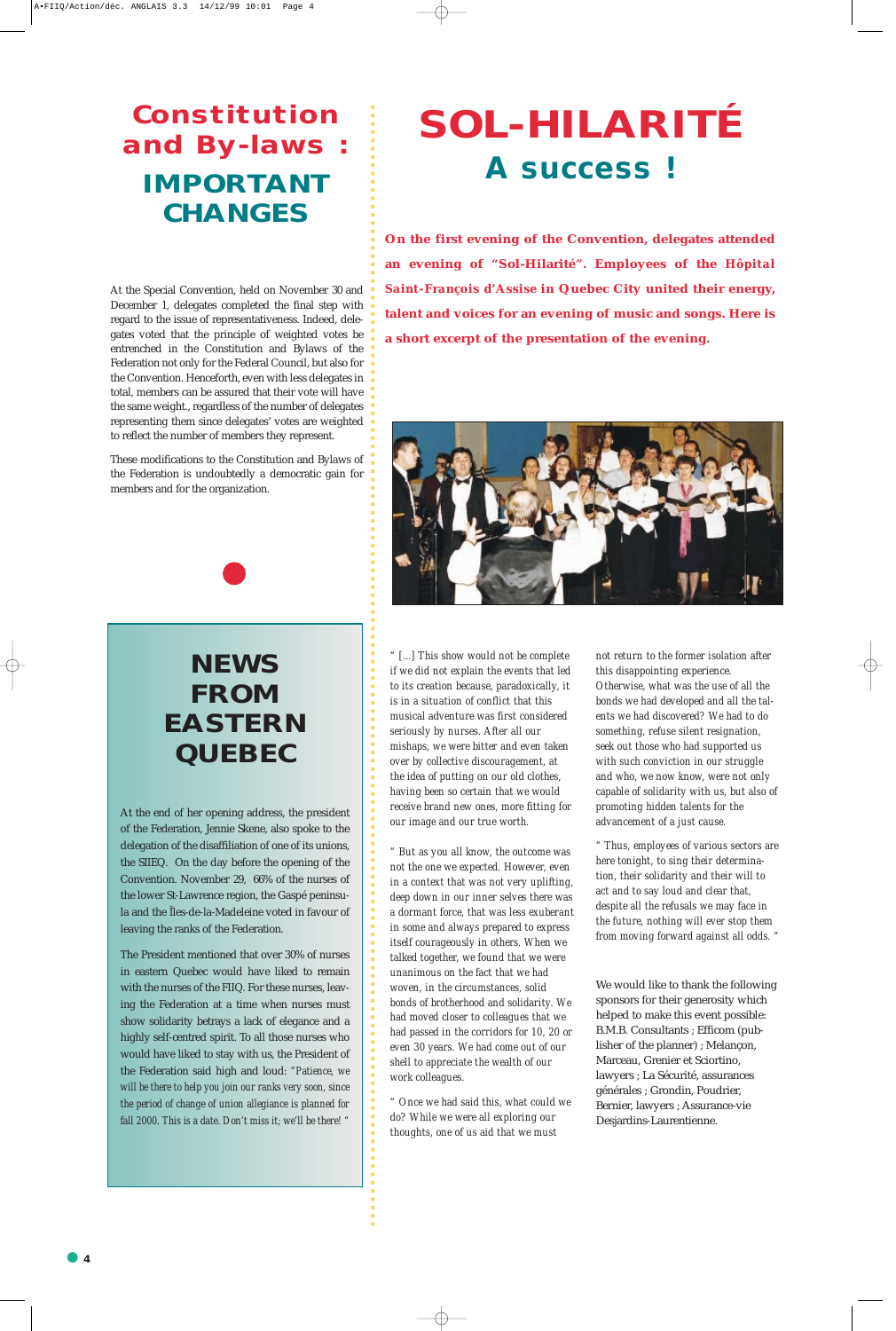#### **Plan of action 2000 Fighting back against repression**

**At this Federal Council, the delegates adopted the Federation's plan of action for the year 2000. This plan was drawn up in a context where nurses must strive, in spite of governmental stubbornness and repression, to preserve their collective organization in order to purse their battle for the right to better working conditions and to collective bargaining.** 

**In this context, the only possible response and the only means of reaching our objectives remain solidarity and cohesion. This is why the Federation set consolidation as the main objective for the year 2000. Consolidation will mean increased presence and actions among members. Thus, the actions described in the plan of action are designed to support local union life and the negotiation of our collective agreement, to maintain cohesion within the Federation and to stabilize our financial situation.** 

**The plan of action adopted is therefore in line with the plan of action 1999 and it maintains the actions which will help us to reach the objective of the consolidation of the organization.** 

#### **Greater presence among members**

The plan of action proposed by the Executive Committee was composed of two parts: the first part *"Plan of action for the sectors and services*" and the second part, *"Resolutions on the theme of the 5th Biennial Convention*".

Concerning the plan of action of the sectors and services, the Health-Care, Task and Organization of Work, Status of Women, Social Security, Occupational Health and Safety, Negotiation and Labour Relations sectors, and the Union Organizing, Education-Animation and Communication-Information services, will focus their work on the actions deemed to be a priority for the objectives related to the consolidation of the organization, while respecting their respective missions. In each of the sectors and services, these objectives will take the form of actions that respond to the needs of members and support for local union life.

Without looking at the plan of action of each sector and service in detail, here are as examples some of the work that will be done in the year 2000. Thus, the Occupational Health and Safety Sector will develop material to help local teams to play their role fully when dealing with members that are faced with hazardous situations; after the signature of the collective agreement. the Negotiation Sector, will co-operate with the Education-Animation Service to set up training sessions for union representatives on the new collective agreement; the

Social Security sector will prepare and hold information evenings on the pension plan in institutions or regions ; the Communication- Information Service will evaluate the information material and the publications addressed to members in view of producing more and better information for members; the Union Organizing Service will encourage the presence of the FIIQ among members in order to rebuild solidarity in our ranks despite the difficult context; finally, the Status of Women Sector Condition will offer support to local teams and to labour relations consultants in situations where members are subject to violence.

As for the Health-Care Sector, besides closely monitoring government decisions, it will continue to work to ensure that nurses' concerns are reflected in the positions put forward, such as on the privatization of services, the development of mega-clinics and the implantation of an ambulatory centre. The Task and

Organization of Work Sector will offer support to local teams and to labour relations consultants in their work on the organization of work at the local level, in particular with regard to the needs engendered by the application of Bill 72.

Moreover, the Labour Relations Sector, supported by the other sectors et services de la FIIQ, will continue to ensure counselling, negotiation and support services to union representatives, in all aspects of union life at the local level, as well as representation services.

**By adopting this plan of action, delegates decided to take action to fight repression by focusing on actions and activities related to negotiations and services to members. This plan of action will strengthen our organization and preserve our collective force: our unions, our Federation.** 

### **Financial forecast 2000**



In the absence of the Treasurer, France Bisaillon, who is on sick leave, the Associate Treasurer of the FIIQ, Lise Martel, presented the financial forecast for the year 2000 announcing a small surplus. She also presented the Executive Committee's proposals to cut certain expenses in order to preserve a surplus in the FIIQ budget.

Delegates discussed their concerns with regard to the financial situation at length. Different avenues were suggested to improve the situation and a certain number of proposals were debated and presented for discussion at a later date. Delegates mandated the Executive Committee to keep a close watch over expenses and to report back in six months. Discussions will continue at Federal Council meetings in the year 2000.

Delegates therefore adopted the financial forecast as presented. The Associate Treasurer also presented the financial statement as of June 30, 1999. The audited 1999 financial statement will be presented to the June Federal Council.

Moreover, Lise Martel report on the payment of union dues, which is going well, despite the withdrawal of union check-off by employers as a result of the application of Bill 160. She stressed that this had entailed a tremendous amount of work on the part of unions and local teams.

#### **Brand-new training sessions**

**During the Federal Council, the Education-Animation Service presented two new programmes to delegates that will be offered at the beginning of the coming year, namely sessions on specific subjects and customized sessions. The main objective of this new orientation is to support local teams by responding better and more quickly to their occasional and urgent training needs. The training sessions on specific subjects will be three-hour long sessions, and they will be divided into three categories which summarize in a nutshell the daily work of union representatives: labour relations, the organization of work, mobilization.**

**Customized training sessions are sessions designed to present the content of the specific training sessions in other formats than the three-hour sessions.**

# **December 2 and 3, 1999 Federal Council**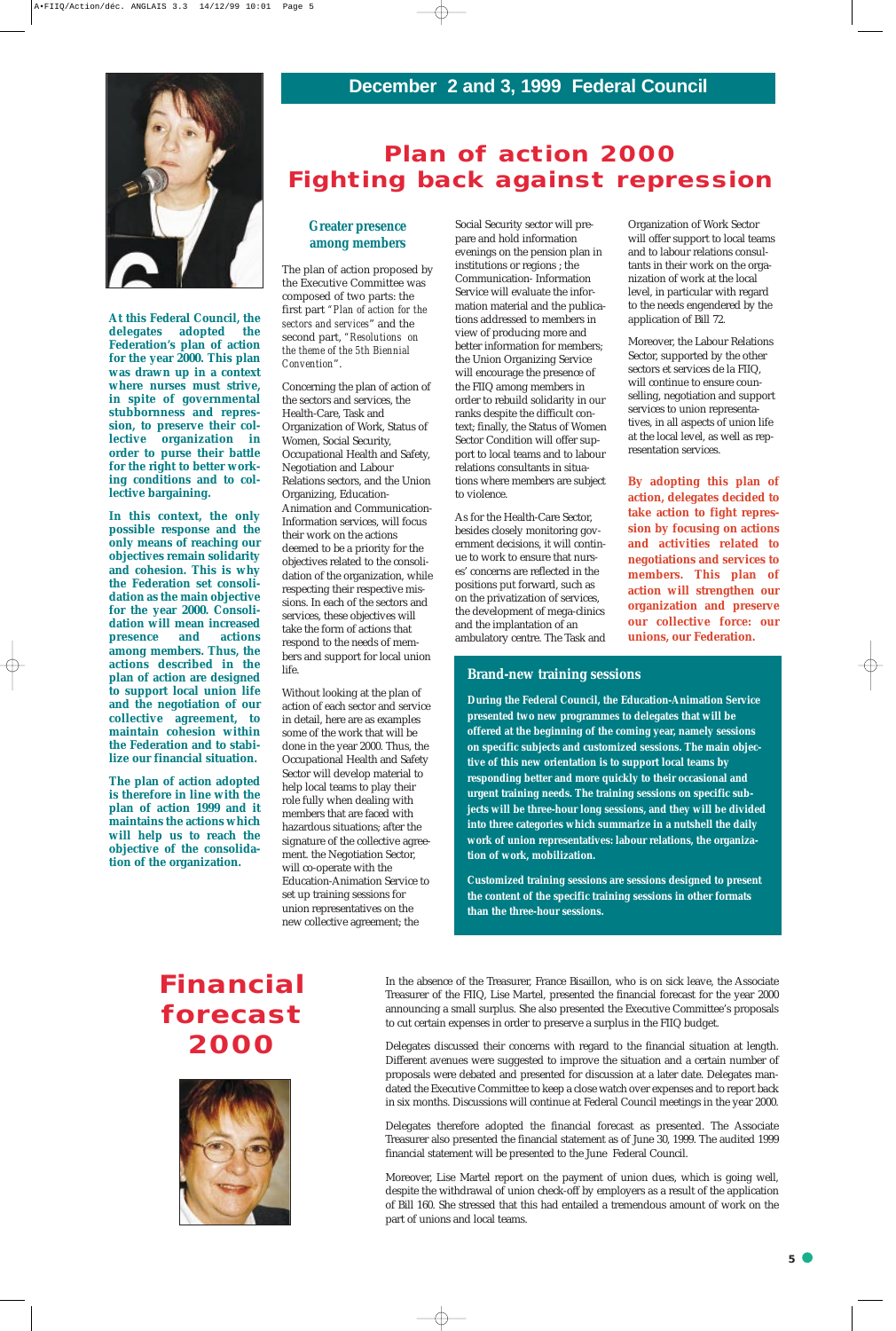## **Negotiations on the agenda**

**On Wednesday, December 2, at the Federal Council, delegates received the report on the main developments that have occurred since the month of August; the mediation report and the report on remuneration, as well as essential services, were discussed. However, the matters related to non-salary clauses, parental rights and retirement were not discussed because we ran short of time. We are nevertheless presenting a brief report on these questions in this issue.**

> **In a recent issue of the** *Info-Nego* **newsletter (No 5), we spoke of the mediation report. The report was distributed to the delegates present at the Federal Council who were able to see with their own eyes its laconic tone and the omission of the most important fact: employers refused to participate in an exploratory process in view of settling the non-salary**

#### **issues in abeyance.**

These issues are the recognition of training, access to positions, human resources development, the organization of work, the period of annual leave, part-time leave without pay, pay for statutory holidays, the evening premium, status of employees on union leave and the working conditions at Île-d'Entrée.

To date, employer associations still refuse to pursue negotiations on non-salary clauses. According to them. The disagreement between nurses and the *Conseil du trésor* on the issue of pay is the main obstacle to a negotiated settlement and, as long as this obstacle remains, it will not be possible to complete the negotiation and to reach an agreement. They added that this summer's tentative agreement was quite adequate. Employers are thus throwing the ball in the court of the *Conseil du trésor.*

Finding negotiated solutions to nurses' demands remains an imperative of this bargaining round. May the government be warned: we're negotiating ! There will not be any agreement between nurses, employers and the government if the content of the collective agreement rejected this summer by members is not considerably improved.

### **NON-SALARY CLAUSES IN ABEYANCE**

### **An unsatisfactory interim report**

**Delegates rejected, with an overwhelming majority , the government's offer to introduce new salary scales with an average salary increase of 2,5%, retroactive to July 15, 1999.** 

This was the offer presented by the *Conseil du trésor* in the context of the work of the *Joint Committee on the remuneration of Baccaluareate nurses*. The interim report of the committee's work as of November 30, 1999, was presented to delegates. Despite the rejection of this offer, the committee continues to meet since the evaluation of the nurse and baccalaureate nurse job categories is the main mandate of this committee. This evaluation should be completed by September 30, 2000.

Delegates deemed this offer insufficient for several reasons:

- Firstly, accepting that the offer be retroactive to July 15, 199 would have implied that nurses give up all claims to retroactive payment for the period from July 1, 1998 (termination of the collective agreement) to July 15, 1999;
- Other job categories of slightly lesser value than that attributed by the *Conseil du trésor* to the nurse job category earn up to 5% more. Take, as an example, computer technicians, main class, the pipe-fitting inspectors, class I, or electricity inspectors, main class. These are all predominantly male job categories.
- Among job categories that require a baccalaureate degree, the baccalaureate nurse job category is the only job category in the civil service, education, and the health and social services to have a salary scale that is lower than that of the professionals of the health and social services sector (dieticians, social workers, occupational therapists).

The *Conseil du trésor* presented this offer as being a breakthrough, while waiting for the work of the joint committee to be completed. Delegates were not fooled by this. Indeed, by accepting this offer, nurses would have accepted that a considerable disparity be maintained between employment of comparable value at the detriment of equity and the principle of equal salary for work of equivalent value.



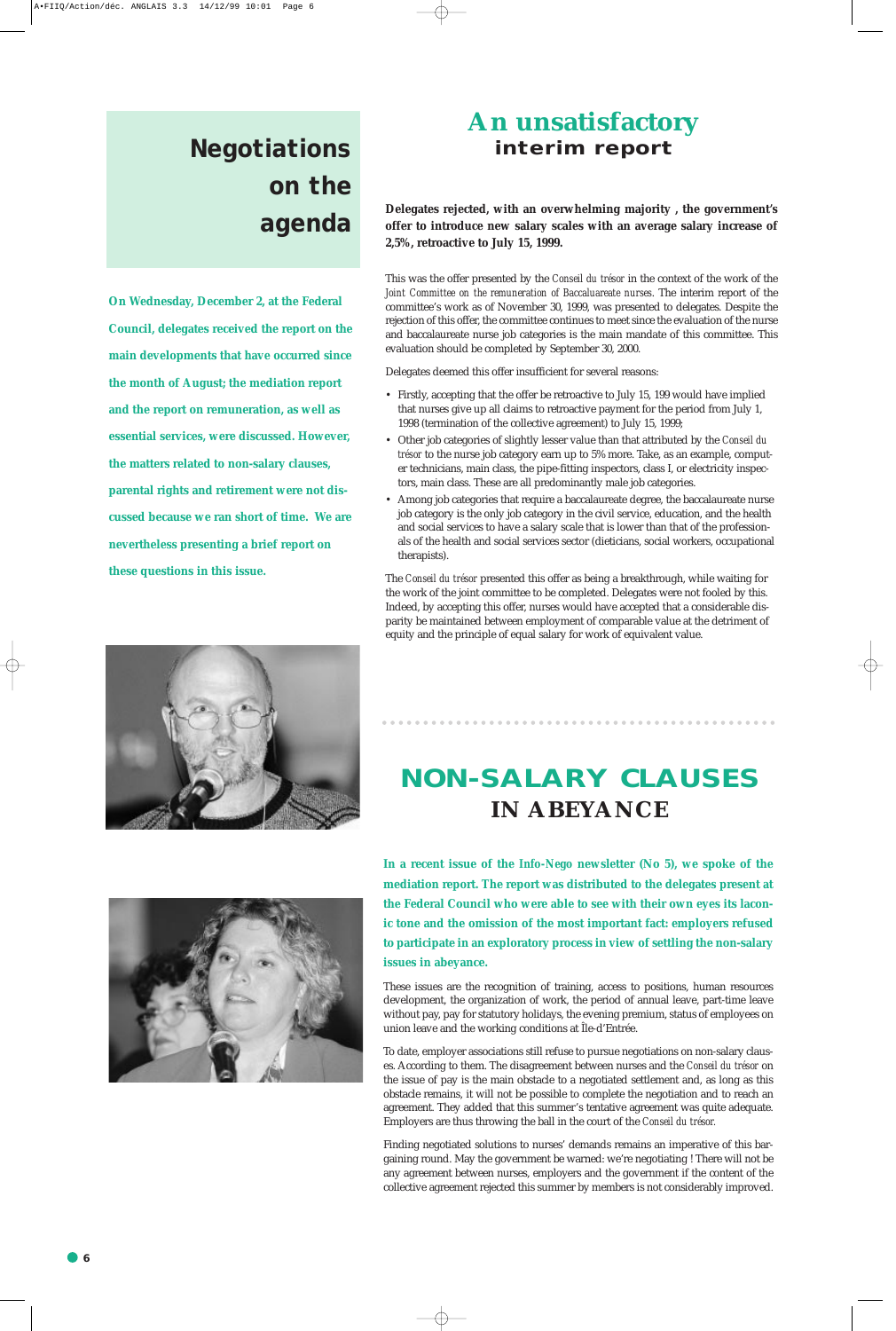During a negotiation meeting held on November 22, the *Conseil du trésor* reiterated its position, which can be summarized in the two following points :

- Reduction of the contribution rate from 7,95 % to 4,69 % ;
- No improvement to the plan.

A successful economy, the low rate of inflation, the absence of a significant salary raise, here are a few elements which explain the actuarial surplus in the "employees' column" in the RREGOP. These surpluses can be used to lower the rate of the contribution or to improve the plan, or both.

The 4,69% rate, suggested by the *Conseil du trésor*, is the same as the one chosen by the CARRA actuaries during their actuarial evaluation of the plan, produced in October 1998. Of course, a contribution rate of 4,69 % would not allow for any improvement of the plan.

The *Conseil du trésor* explains this refusal to improve the plan by the fact that this will increase costs. Since the government never put in its part of the funds, doing so only in the books, it does no have access

today to surpluses to improve the plan. Thus, all improvements would represent a new expense for the government. In the zero-deficit context, the *Conseil du trésor* categorically refuses any improvement of the plan.

According to the claims of the *Conseil du trésor*, a drop in the contribution rate does not represent any savings for the government. This situation, which is different from the one in the private sector, is in large part due to the fact that the government did not put in the funds and the accounting methods used. However, a reduction of dues from 7,95% to 4,69% could represent additional annual income of approximately 70 million dollars for the Quebec government if employees do not pay into a RRSP the amount of money that is no longer deducted by their employer. In fact, since contributions to the RREGOP will be lower, income tax deductions will also be lower, unless nurses pay into a RRSP an amount equivalent to the drop in contribution.

For the FIIQ, the importance of ensuring an adequate level of pension income to nurses who retire is an important objective

of this bargaining round. On November 26, the FIIQ presented a counter-proposal which included the following elements:

- **Increasing the value of pension credits** according to the formula 1,1% + 230\$ per year of prior service in the RRE-GOP. This is essentially the same measure as the one implemented temporarily in the context of the voluntary departure programme in 1997.
- **Credited service for the purpose of eligibility**. With this demand, the FIIQ asks that the years of service for the purposes of eligibility be the years of employment (fulltime or part-time) and not only the time worked.
- **Eligibility criteria** for the purpose of pension benefits without actuarial reduction. Introduce the factor 80 (age and years of service = 80) with a minimum of 58 years of age.
- **Indexation of pensions** according to the CPI minus 1 % for the service acquired in 1999, 2000 and 2001.
- **Redemption of years of service:** Nurses' demand to repeal the deadline for redeeming years in the form

of a pension credit for years of service prior to membership in the RREGOP plan was accepted by the *Conseil du trésor.*

- **Progressive retirement** The objective of this demand was to modify the progressive retirement plan provided for in the collective agreement. Thus, a nurse registered in such a plan could reduce her work time while receiving a pension.
- **Contribution rate**: must be determined on the basis of an evaluation of the current and future needs of the plan.

**The Federation hopes that the government will understand that all nurses must receive decent income during retirement. The low level of income produced by pension credits along with the effect of part-time work on the accumulation of service must by corrected.**

### **THE PENSION PLAN**

The length of the period during which the employer pays maternity leave benefits being contingent on eligibility to employment insurance benefits, the modification introduced by the Federal government had repercussions among nurses. Thus, nurses who, before this reform, could have received benefits equal to 93% of their salary for the 20 weeks of the maternity leave, are now only entitled to benefits equal to 93% of their salary during 10 weeks.

The FIIQ demands that the eligibility criteria, in effect before the employment insurance reform, for the purpose of determining if the employee is entitled to benefits for a period of 20 or 10 weeks, be maintained.

For its part, the *Conseil du trésor* wishes to introduce the same criteria as those provided for employment insurance. However, It proposes that the number of weeks of benefits for all workers not eligible for employment insurance benefits be increased to 12 weeks. Negotiations on this subject will continue in the coming weeks.

**On March 26, 1999, the FIIQ presented nurses' demands with regard to the pension plan. Since the plan is a universal one and the negotiation of the RREGOP plan concerns all union organizations, it was agreed in June to postpone this matter to the fall.** 



### **THE MATERNITY LEAVE**

**Nurses' main demand in the field of parental rights flows from the reform of**

**employment insurance and its impact on eligibility for benefits. With this reform, the Federal government deprives a considerable number of workers of maternity leave benefits. Previously, a worker who had accumulated 20 weeks of service, during which she had worked at least 15 hours or received more than 150\$ in salary, was entitled to such benefits. Now, a worker must have accumulated 700 hours of work.**